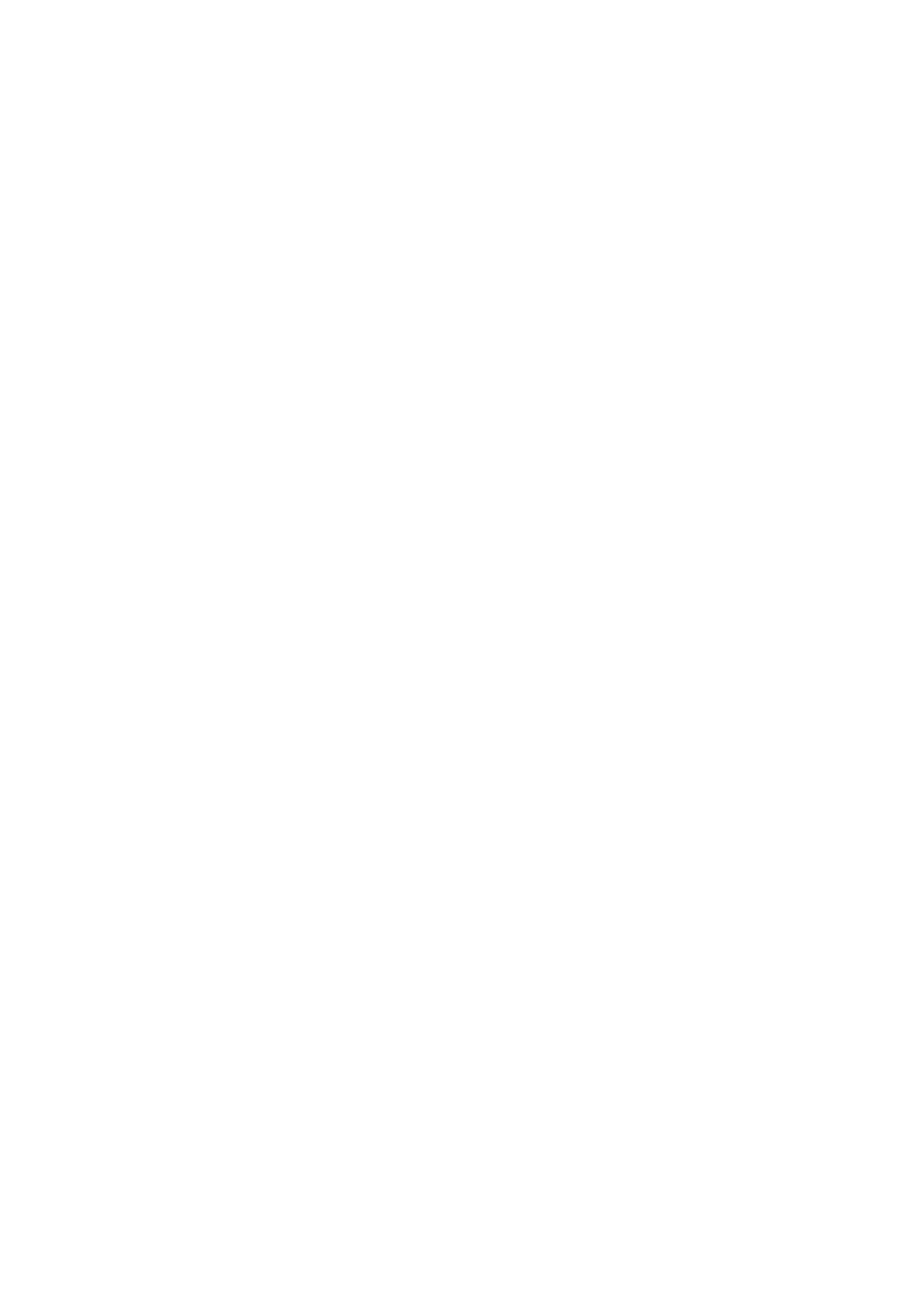## **DATES OF INTEREST TO ASCOBANS IN 2011/2012**

| <b>Date</b>           | <b>Organizer</b>                                                           | <b>Title</b>                                                                                                                                    | <b>Venue</b>                                       | <b>Participation/</b><br><b>Report</b> |
|-----------------------|----------------------------------------------------------------------------|-------------------------------------------------------------------------------------------------------------------------------------------------|----------------------------------------------------|----------------------------------------|
|                       | European<br>10/05/11 Commission<br><b>DG Environment</b>                   | Fourth meeting of the Marine Strategy Coordination Group (MSCG)<br>(http://circa.europa.eu)                                                     | Brussels,<br>Belgium                               |                                        |
| 14-18/05/11           | Society for<br>Conservation<br>Biology & George<br><b>Mason University</b> | 2 <sup>nd</sup> International Marine Conservation Congress: "Making Marine Science<br>Matter" (http://www.conbio.org/IMCC2011/)                 | Victoria,<br><b>British</b><br>Columbia,<br>Canada |                                        |
| 24-27/05/11 HELCOM    |                                                                            | 13 <sup>th</sup> Meeting of the Nature Protection and Biodiversity Group<br>(HELCOM HABITAT 13/2011) (www.helcom.fi)                            | Denmark                                            | Penina<br><b>Blankett</b>              |
| $27/05 -$<br>12/06/11 | <b>IWC</b>                                                                 | Scientific Committee Meeting (www.iwcoffice.org/sci_com/scmain.htm) and Tromsø,<br>associated meetings                                          | Norway                                             | Meike<br>Scheidat (?)                  |
|                       | 08/06/11 HELCOM                                                            | Third Meeting of the Project for Completing the HELCOM Red List of<br>Species and Habitats/Biotopes (HELCOM RED LIST 3/2011)<br>(www.helcom.fi) | Helsinki,<br>Finland                               |                                        |
|                       | <b>Climate Investment</b><br>24-25/06/11 Funds Partnership<br>Forum        | Wind Energy Development Workshop<br>(http://www.climateinvestmentfunds.org/cif/partnership forum 2011 home)                                     | Cape Town,<br>South Africa                         | <b>CMS</b>                             |
| 03-15/07/11 IWC       |                                                                            | 63 <sup>rd</sup> Annual Commission Meeting (www.iwcoffice.org) and sub-groups                                                                   | St. Helier,<br>Jersey                              |                                        |
| 19-23/09/11 ICES      |                                                                            | Annual Science Conference (www.ices.dk)                                                                                                         | Gdansk,<br>Poland                                  |                                        |
| 20-21/09/11 HELCOM    |                                                                            | Fifth Meeting of Ad hoc HELCOM Seal Expert Group<br>(HELCOM SEAL 5/2010) (www.helcom.fi)                                                        | Tallinn,<br>Estonia                                |                                        |